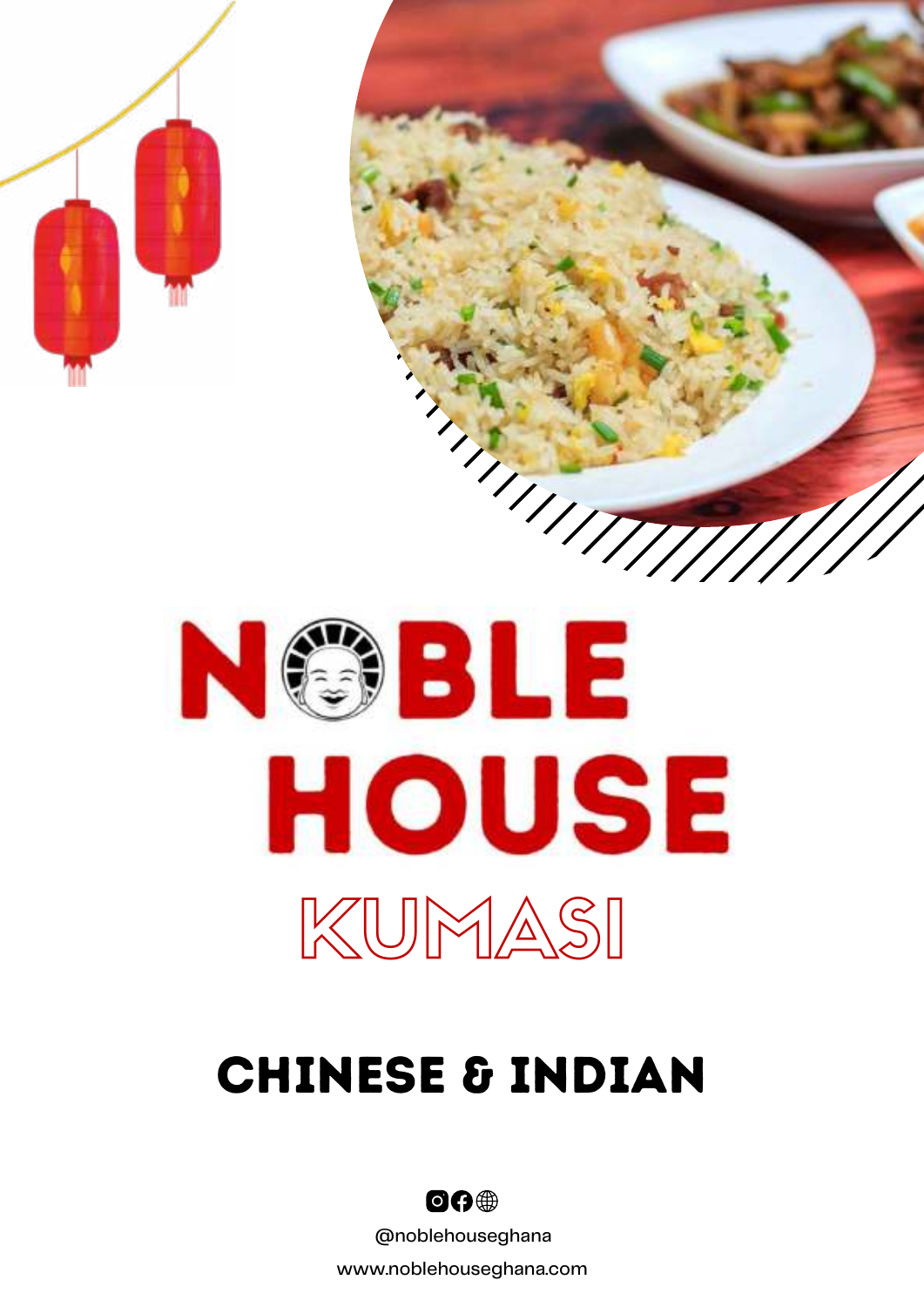# DRINKS menu

## **W I N E**

#### **RED**

 $\circ$ 

| House Wine by the Glass      | 30  |
|------------------------------|-----|
| Frontera Cabernet Sauvignon  | 128 |
| Comte De Bothwell Cab Sauv   | 168 |
| Nederburg Cabernet Sauvignon | 178 |
| Nederburg Pinotage           | 178 |

 $\overline{\mathrm{O}}$ 

#### **WHITE**

| House Wine by the Glass    | 30  |
|----------------------------|-----|
| Frontera Sauvignon Blanc   | 128 |
| <b>KWV Sauvignon Blanc</b> | 168 |
| Nederburg Chardonnay       | 178 |
| Nederburg Sauvignon Blanc  | 178 |

### **ROSÉ**

| Nederburg Rosé | 178 |  |
|----------------|-----|--|

## **B E E R**

| Club Draught Large | 19 |
|--------------------|----|
| Club Draught Small | 15 |
| Large Club         | 17 |
| Large Star         | 17 |
| Club Shandy        | 17 |
| Heineken           | 22 |
| Guinness           | 17 |
| Savanna Dry        | 17 |

# **N O N - A L C O H O L I C**

| <b>WATER</b>             |    |
|--------------------------|----|
| Small                    | 6  |
| Large                    | 11 |
| Sparkling                | 24 |
|                          |    |
| <b>JUICES</b>            |    |
| Juice Box                | 45 |
| <b>Juice Pack Glass</b>  | 15 |
| <b>Fresh Juice</b>       | 27 |
| Fresh Lime Soda          | 25 |
| <b>SOFT DRINKS</b>       |    |
| Alvaro                   | 15 |
| Coke/Sprite/Fanta        | 12 |
| Diet Coke                | 15 |
| <b>Bitter Lemon</b>      | 15 |
| <b>Malta Guinness</b>    | 15 |
| Soda                     | 15 |
| Tonic                    | 15 |
| Ginger Ale               | 15 |
| <b>Red Bull</b>          | 24 |
| Tea/Coffee               | 15 |
| Masala Tea               | 20 |
| <b>Butter Milk</b>       | 18 |
| <b>Sweet/Salty Lassi</b> | 18 |
| Mango Lassi              | 24 |

 $\bullet$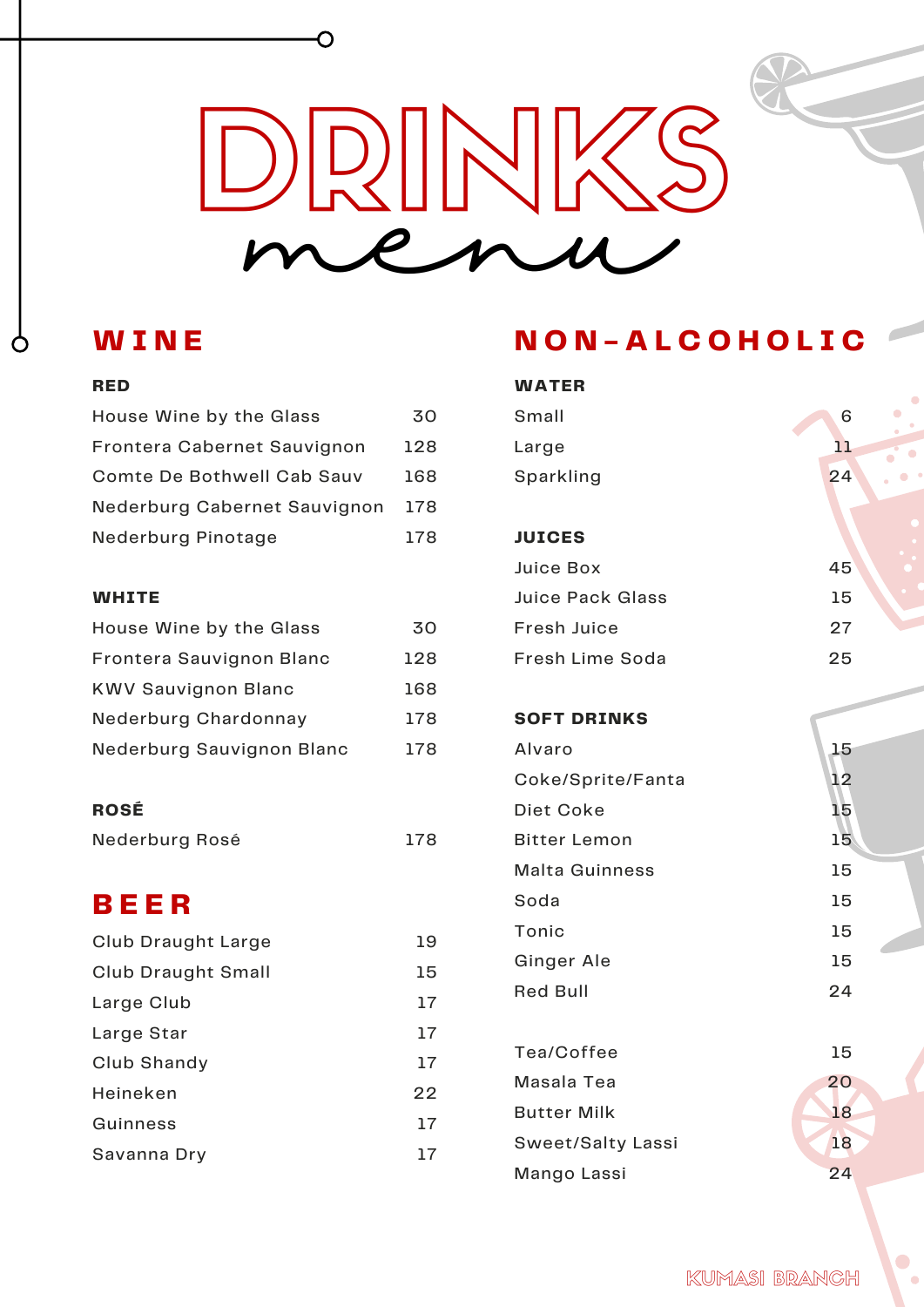# DRINKS menu

# **H A R D A L C O H O L**

Ò

O

| <b>WHISKY</b>       |    | <b>COGNAC</b>           |                 |
|---------------------|----|-------------------------|-----------------|
| <b>Red Label</b>    | 13 | <b>Hennessy VS</b>      | 30              |
| Jameson             | 13 | <b>Hennessy VSOP</b>    | 41              |
| J&B Rare            | 13 |                         |                 |
| <b>Jack Daniels</b> | 22 | GIN                     |                 |
| <b>Black Label</b>  | 22 | <b>Beefeater</b>        | 12              |
| Chivas Regal        | 26 | Gordons                 | 12              |
| Glenfiddich         | 26 | <b>Hendricks</b>        | 22              |
|                     |    |                         |                 |
| <b>VODKA</b>        |    | <b>LIQUEUR</b>          |                 |
| Smirnoff            | 12 | Campari                 | 12              |
| <b>Smirnoff Ice</b> | 16 | Kahlua                  | 12              |
| Absolut             | 16 | Cointreau               | 12              |
| <b>Grey Goose</b>   | 21 | <b>Baileys</b>          | 12 <sup>°</sup> |
|                     |    | Amarula                 | 12              |
| <b>TEQUILA</b>      |    | Malibu                  | 12              |
| Olmeca              | 17 | <b>Martini Rosso</b>    | 14              |
|                     |    |                         |                 |
| <b>WHITE RUM</b>    |    |                         |                 |
| Bacardi             | 12 | CHAMPAGNE               |                 |
|                     |    | Moët & Chandon          | 609             |
| <b>DARK RUM</b>     |    | Non-Alcoholic Champagne | 89              |
| Saint James         | 11 |                         |                 |
| Old Monk            | 19 |                         |                 |
|                     |    |                         |                 |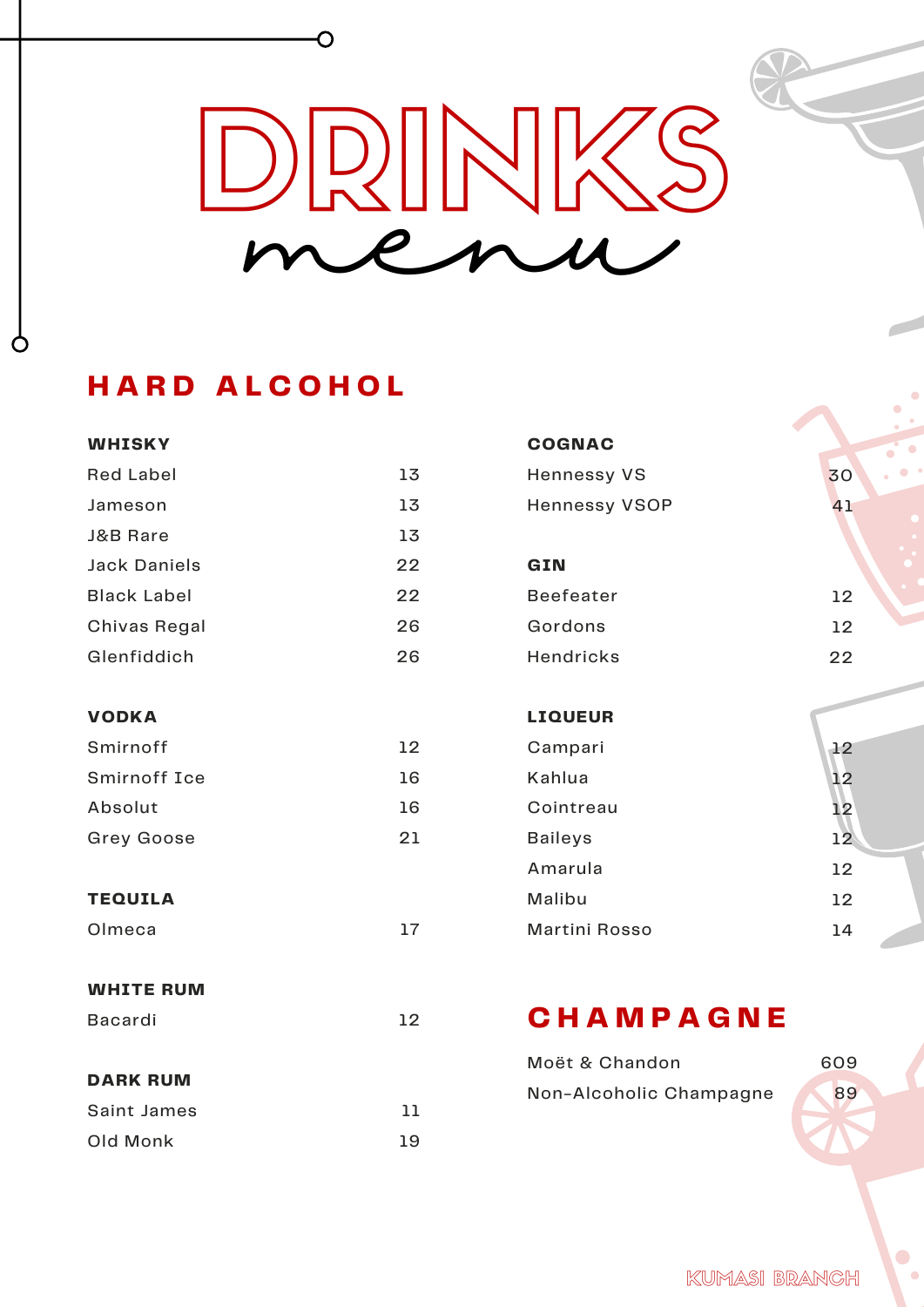# **STARTERS**

#### **BEEF, CHICKEN, LAMB AND PORK**

 $\overline{\mathsf{C}}$ 

| Beef Spring Roll               | 37 |
|--------------------------------|----|
| Chicken Lollipop               | 80 |
| Fried Chicken Wings            | 80 |
| Honey Glazed Spare Ribs        | 85 |
| Salt&Pepper Ribs               | 85 |
| Chilli Chicken Dry             | 80 |
| <b>Chicken Pieces</b>          | 80 |
| <b>Fried Wonton</b>            | 50 |
| <b>Chicken, Beef or Pork</b>   |    |
| <b>Steamed Wonton</b>          | 50 |
| <b>Chicken, Beef or Pork</b>   |    |
| <b>Taichin Chicken</b>         | 80 |
| <b>Satay Chicken</b>           | 80 |
| Szechuan Style Chicken         | 80 |
| Crispy Chilli Beef/Pork        | 80 |
| <b>Golden Fried Spare Ribs</b> | 95 |
| <b>Noble House Spare Ribs</b>  | 95 |
| Crispy Chilli Lamb             | 95 |









9

O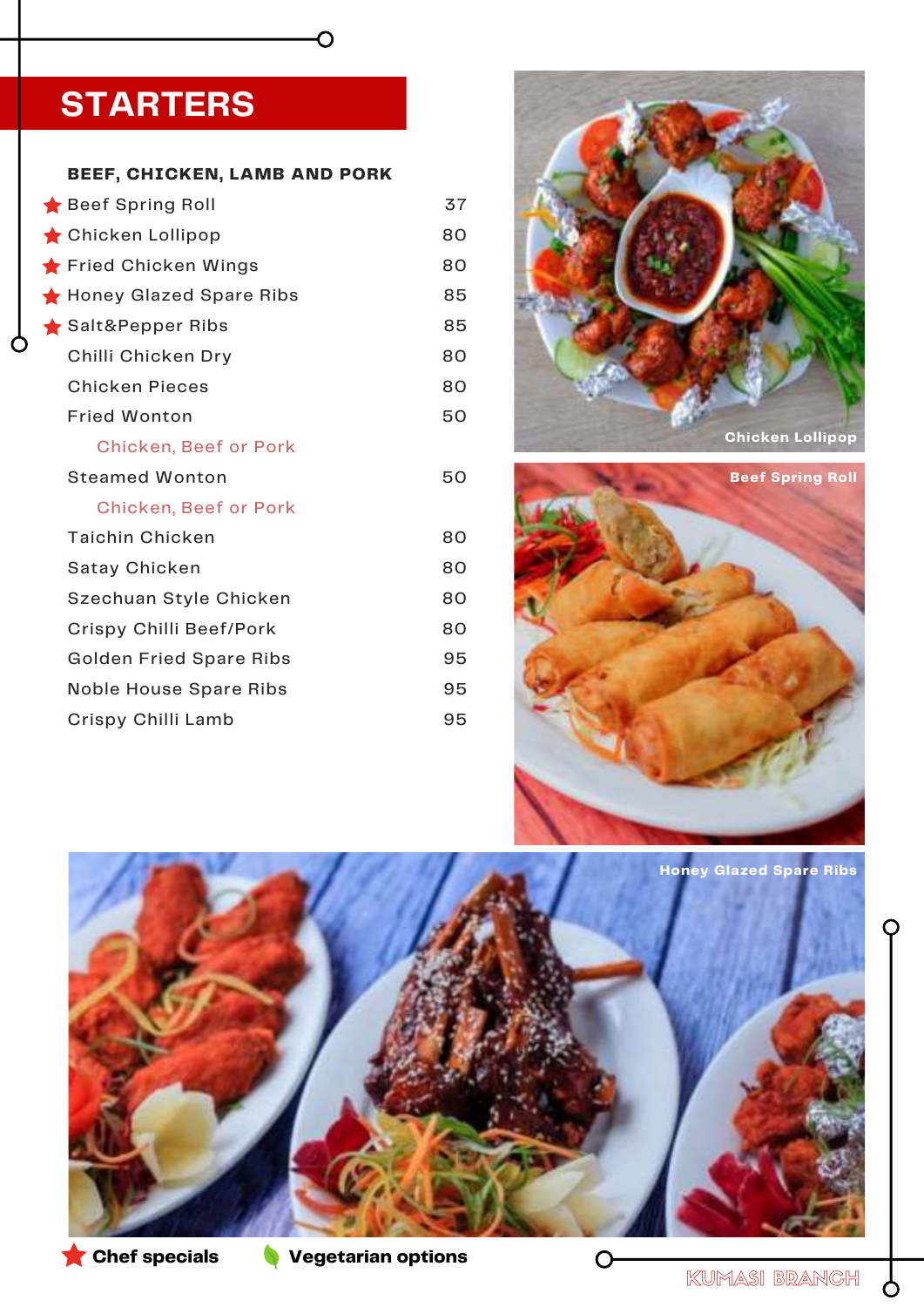# **STARTERS**

#### **SEAFOOD**

| Crispy Fried Squid        | 95  |
|---------------------------|-----|
| <b>Taichin Fish</b>       | 100 |
| Golden Fried Shrimps      | 110 |
| Salt&Pepper Shrimps       | 110 |
| Golden Fried Prawns       | 170 |
| Taichin Prawns            | 170 |
| <b>Prawn Spring Rolls</b> | 90  |
| Sesame Prawns on Toast    | 90  |
| Seafood Platter (Half)    | 240 |
| Seafood Platter (Full)    | 330 |
| Special Platter (Half)    | 305 |
| Special Platter (Full)    | 445 |

 $\overline{O}$ 

#### **VEG**

| <b>Spicy Potato Chips</b> | 45 |
|---------------------------|----|
| <b>Veg Spring Roll</b>    | 37 |
| <b>Bean Curd</b>          | 80 |
| <b>Crispy or Taichin</b>  |    |
| Crispy Chilli Veg         | 70 |
| <b>Fried Wonton Veg</b>   | 50 |
| <b>Onion Pancake</b>      | 50 |
| Paneer Chilli Dry         | 75 |
| Salt&Pepper Potato Chips  | 45 |
| <b>Steamed Wonton Veg</b> | 50 |
| Veg Manchurian Dry        | 77 |
| Veg on Toast              | 65 |





 $\bigcirc$ 

**Chef specials Vegetarian options**

KUMASI BRANCH

 $\mathcal{P}$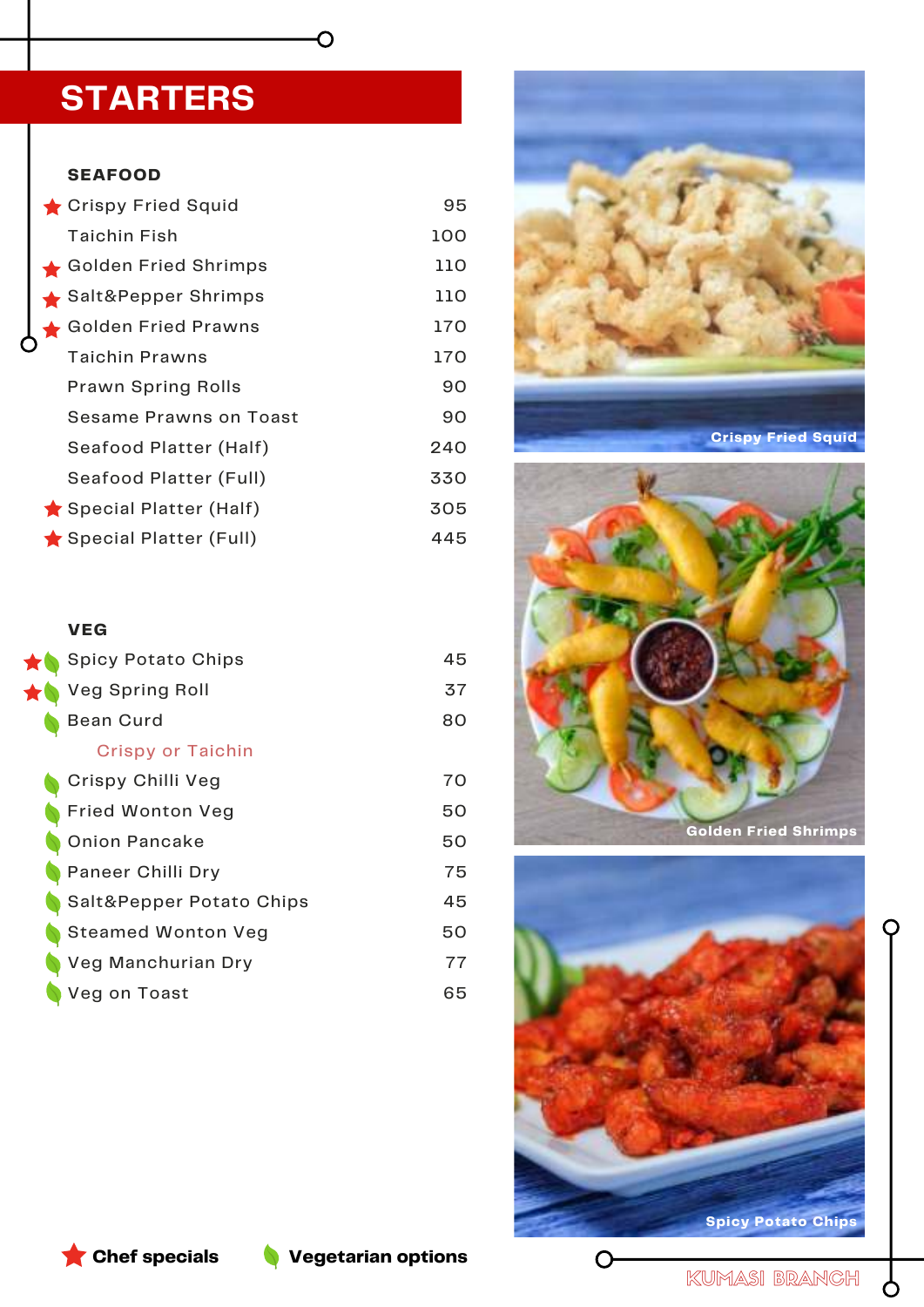# **SOUPS**

- Sweet Corn Soup Hot & Sour Soup **Manchow Soup** 
	- Mixed Soup Noodle Soup Tum Yum Soup Wonton Soup
	-

#### **All soups have options:**

| <b>Veg</b> | 40 |
|------------|----|
| Chicken    | 45 |
| Seafood    | 55 |

Ő

# **RICE**

C

| <b>FRIED RICE</b>                   |     |
|-------------------------------------|-----|
| Egg                                 | 43  |
| Combination                         | 63  |
| <b>Chicken, Beef, and Shrimps</b>   |     |
| Assorted Meat                       | 59  |
| $\bigstar$ Special                  | 66  |
| <b>Fish, Shrimps and Vegetables</b> |     |
| $\bigstar$ Seafood                  | 66  |
| <b>Oriental Pork and Shrimps</b>    | 66  |
| Beef / Chicken                      | 49  |
| Pork                                | 53  |
| Curry                               | 50  |
| Seafood Pineapple                   | 71  |
| Shrimps                             | 66  |
| Szechuan                            | 49  |
| Vegetable                           | 43  |
| <b>Burnt Garlic</b>                 | 43  |
| Triple Szechuan                     | 116 |
| <b>JOLLOF RICE</b>                  |     |
| Combination                         | 65  |

| Chicken, Beef, and Shrimps |    |
|----------------------------|----|
| Assorted Meat              | 59 |
| Seafood                    | 65 |
| Beef, Chicken and Pork     | 55 |
|                            |    |

## **STEAMED RICE**





**Triple Szechuan Fried Rice**



**Chef specials Vegetarian options**

35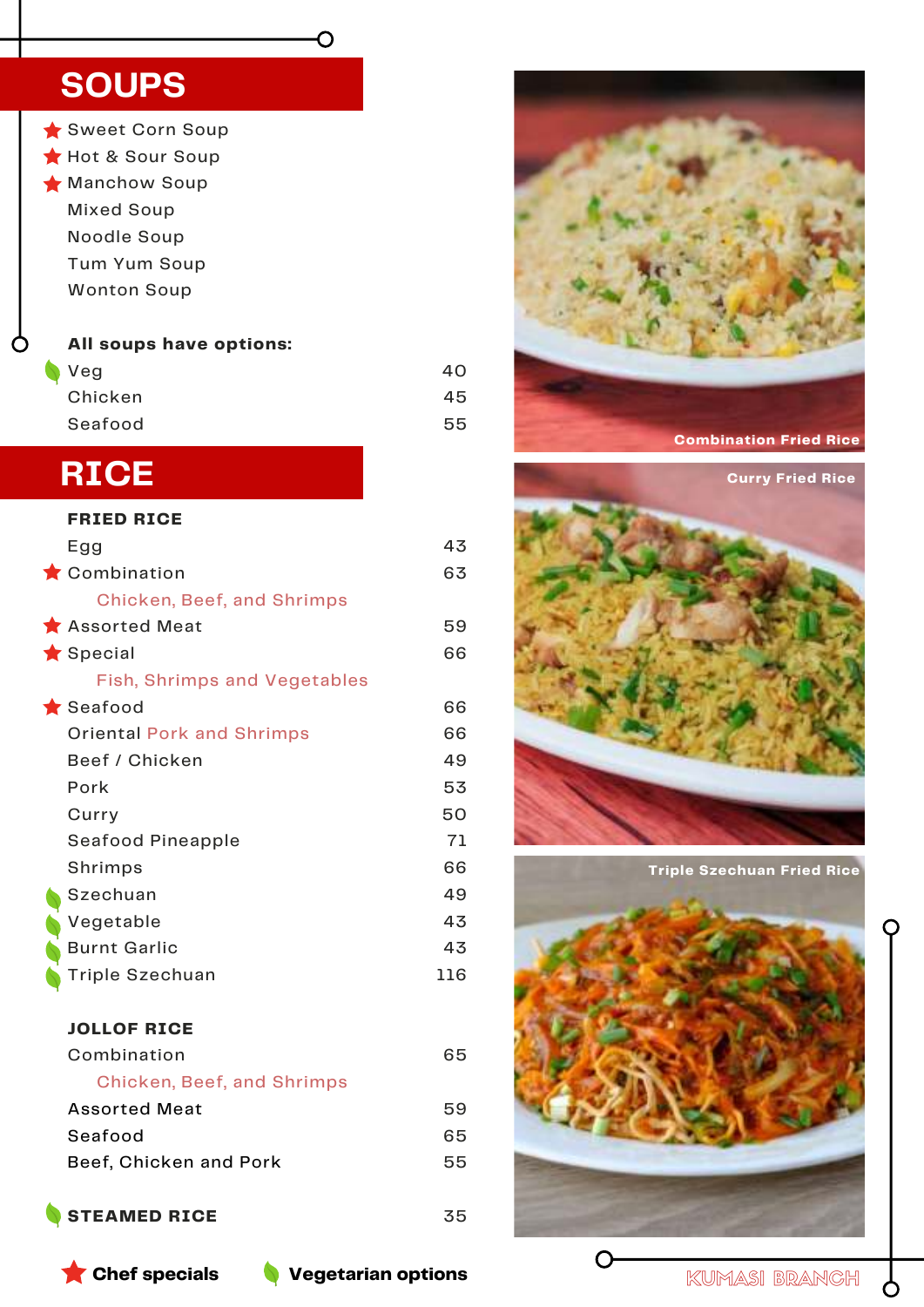# **NOODLES**

**SINGAPORE NOODLES**

| Veg                   | 92 |
|-----------------------|----|
| Chicken / Beef / Pork | 92 |
| $\bigstar$ Seafood    | 99 |
| <b>Assorted Meat</b>  | 95 |
| Combination           | 99 |

O

#### **HAKKA NOODLES**

| $\blacktriangledown$ Veg | 75 |
|--------------------------|----|
| ★ Chicken / Beef / Pork  | 75 |
| Seafood                  | 97 |
| <b>Assorted Meat</b>     | 90 |

#### **CHILLI GARLIC NOODLES**

| $\blacktriangledown$ Veg | 80. |
|--------------------------|-----|
| Chicken / Beef / Pork    | 80. |
| Seafood                  | 99  |
| <b>Assorted Meat</b>     | 95  |

#### **BIRTHDAY NOODLES**

Hakka noodles with a

#### celebration egg on top

| Veg     | 80 |
|---------|----|
| Seafood | 99 |

**SOFT NOODLE CANTONESE STYLE**  Veg

| Seafood            | 80. |
|--------------------|-----|
|                    | 99  |
| SEAFOOD STIR-FRIED |     |
| <b>NOODLES</b>     |     |





**Chicken Hakka Noodles**

**Assorted Meat Chilli Garlic Noodles**



**Chef specials Vegetarian options**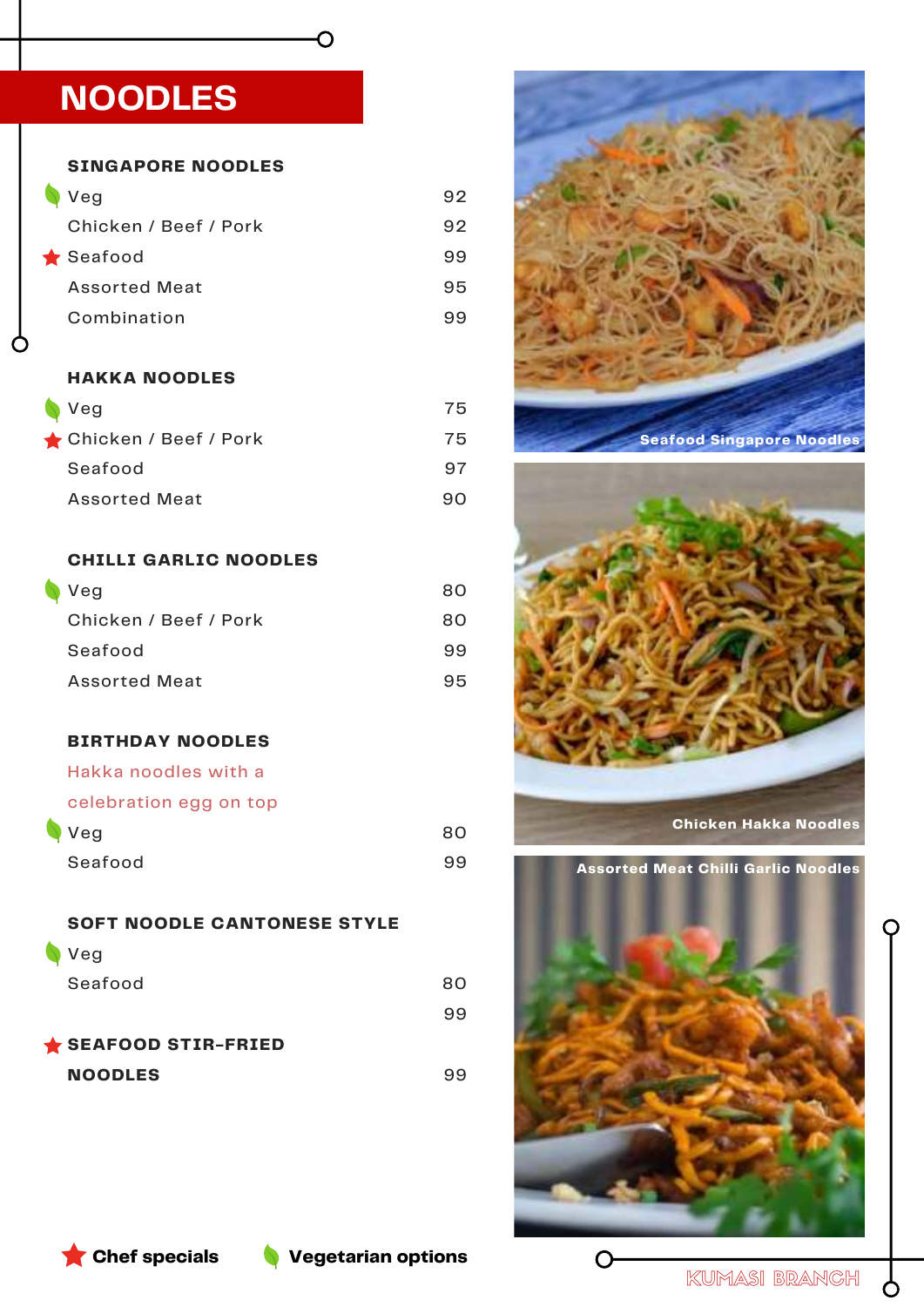# **MAIN COURSES**

 $\overline{O}$ 

| Spicy Chilli Sauce      | 80 |
|-------------------------|----|
|                         |    |
| Sweet & Sour Sauce      | 80 |
| Green Pepper Sauce      | 80 |
| Taipan Sauce            | 85 |
| Black Bean Sauce        | 80 |
| <b>Cashewnut Sauce</b>  | 80 |
| <b>Curry Sauce</b>      | 80 |
| <b>Manchurian Sauce</b> | 80 |
| <b>Plum Sauce</b>       | 80 |
| <b>Szechuan Sauce</b>   | 80 |
| Gong Bao Sauce          | 80 |
| Garlic Butter Sauce     | 80 |
| Thai Green Curry        | 80 |
| Thai Red Curry          | 80 |
| Thai Yellow Curry       | 80 |

#### **LAMB**

| Lamb Ginger Onion      | 100 |
|------------------------|-----|
| <b>Five Spice Lamb</b> | 100 |
| Lamb Szechuan          | າດດ |
| Lamb Taipan            | חוו |
| Mongolian Lamb         |     |

#### **VEG**

| Home Style Bean Curd    | 80 |
|-------------------------|----|
| Ma Po Tofu              | 80 |
| <b>Mixed Vegetables</b> | 80 |
| Paneer Chilli Gravy     | 80 |
| Sauteed Egg Plant       | 80 |
| Soft Cooked Bean Curd   | 80 |
| Stir-Fried Lettuce      | 80 |
| Beans in Ginger Garlic  | 80 |
| Veg Manchurian Gravy    | 80 |
|                         |    |



**Chicken Taipan**



**Beef Green Pepper**



C



 $\mathcal{P}$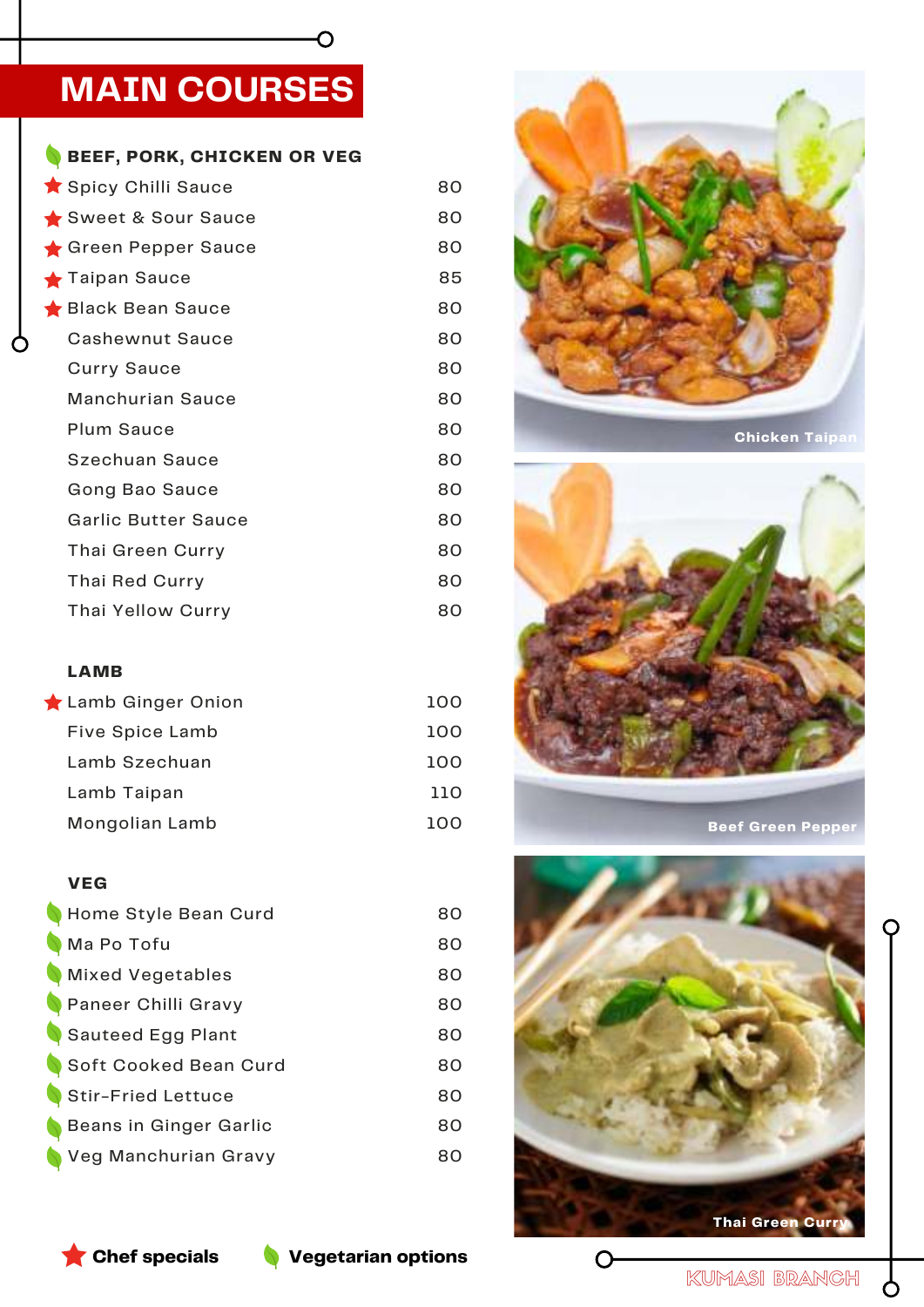# **SEAFOOD**

## SAUCE OF YOUR CHOICE:

Spicy Chili | Green Pepper | Taipan | Black Bean | Sweet Chili | Sweet & Sour | Garlic Butter | Szechuan | Thai Curry (Red/Green/Yellow)

O

| <b>Squid</b>   | 87  |
|----------------|-----|
| Fish           | 112 |
| <b>Shrimps</b> | 112 |
| <b>Prawns</b>  | 175 |

#### **FISH**

| <b>Fried Whole Fish</b>    | 117 |
|----------------------------|-----|
| Steamed Whole Fish         | 117 |
| Whole Fish Stuffed Shrimps | 138 |

**SIZZLERS**

#### **TEPPANYAKI SAUCE**

| Sliced Beef       | 93  |
|-------------------|-----|
| Sliced Chicken    | 93  |
| Pork              | 95  |
| Fish              | 125 |
| Shrimps           | 125 |
| Squid             | 95  |
| $\bigstar$ Prawns | 193 |

**BEAN CURD OYSTER SAUCE**

95









**Chef specials Vegetarian options**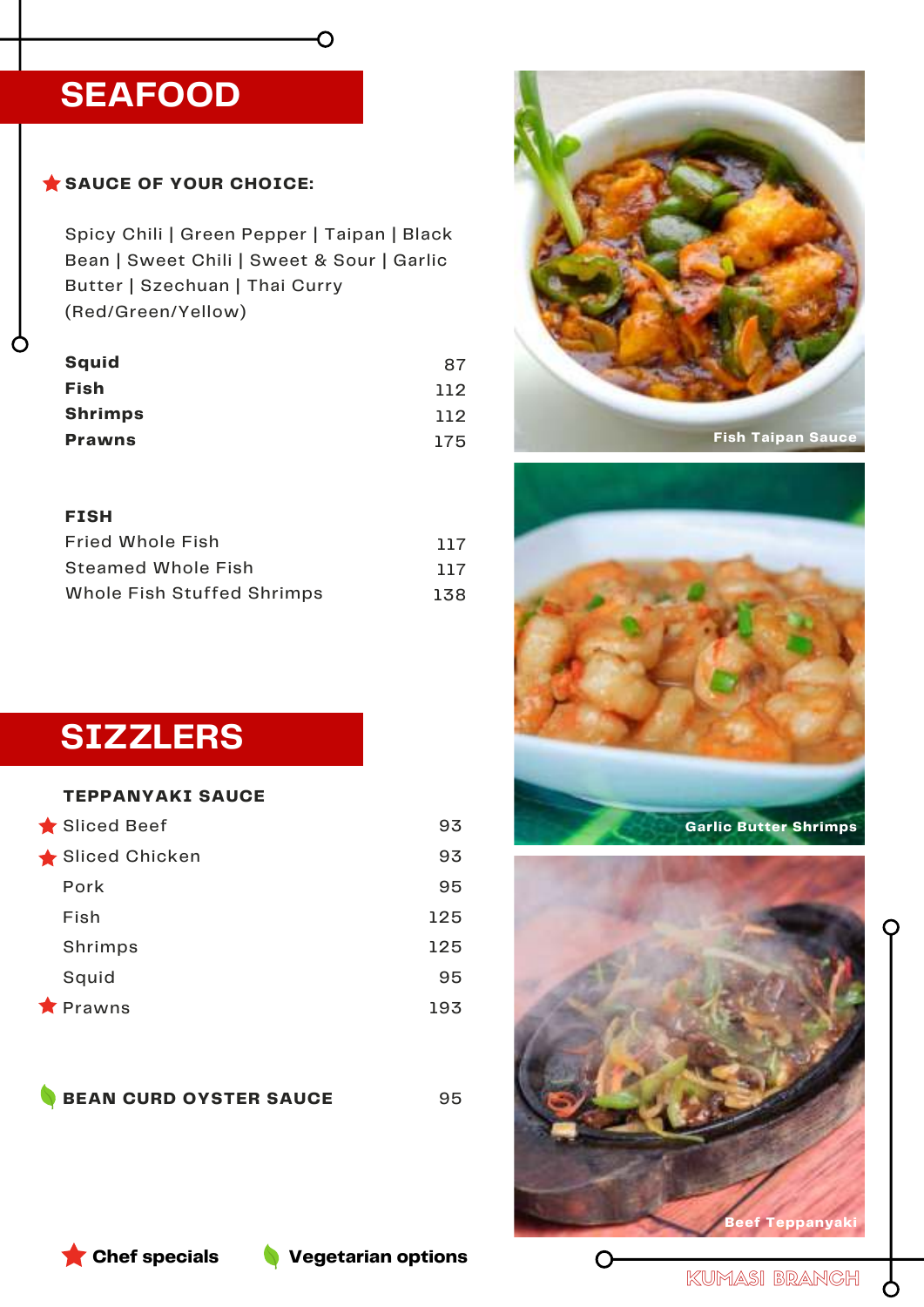# **DIPS & EXTRAS**

| <b>BBQ Sauce</b>        | 5  |
|-------------------------|----|
| Mayo                    | 5  |
| Chilli Mayo             | 5  |
| Chilli Vinegar          | 5  |
| Soya Coriander          | 5  |
| Honey                   | 5  |
| Extra Shito             | 3  |
| Extra Szechuan          | 3  |
|                         |    |
| Extra Chicken/Beef/Pork | 25 |
| Extra Shrimps/Fish      | 50 |

 $\overline{\mathsf{C}}$ 

# **DESSERTS**

| Fresh Fruit Platter               | 50. |
|-----------------------------------|-----|
| Honey Tossed Noodles w/ Ice Cream | -65 |
| Sce Cream                         | 40. |
| Fried Ice Cream                   | 55. |



**Honey Tossed Noodles w/ Ice-Cream**







KUMASI BRANCH

 $\mathsf{\mathcal{S}}$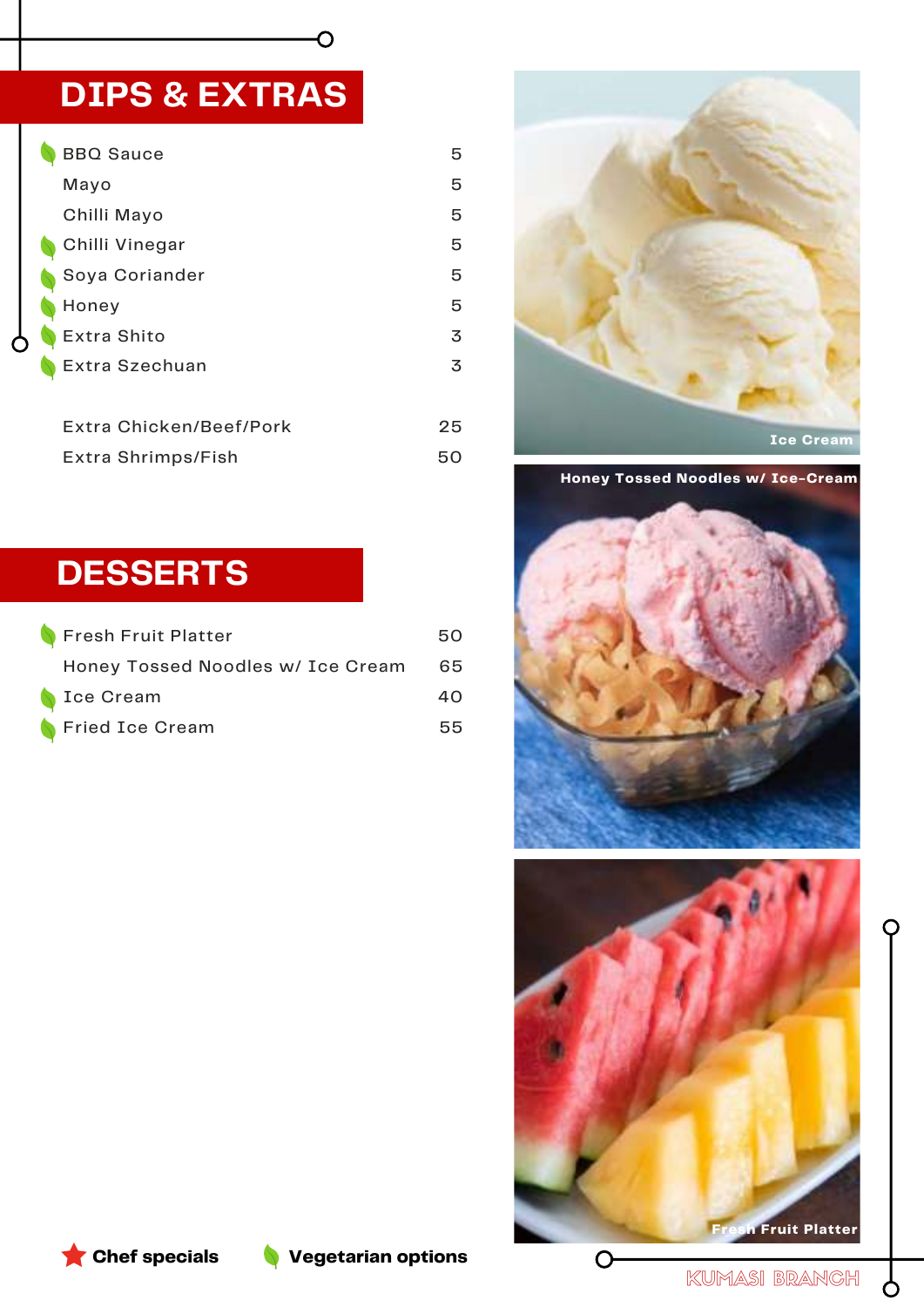



KUMASI BRANCH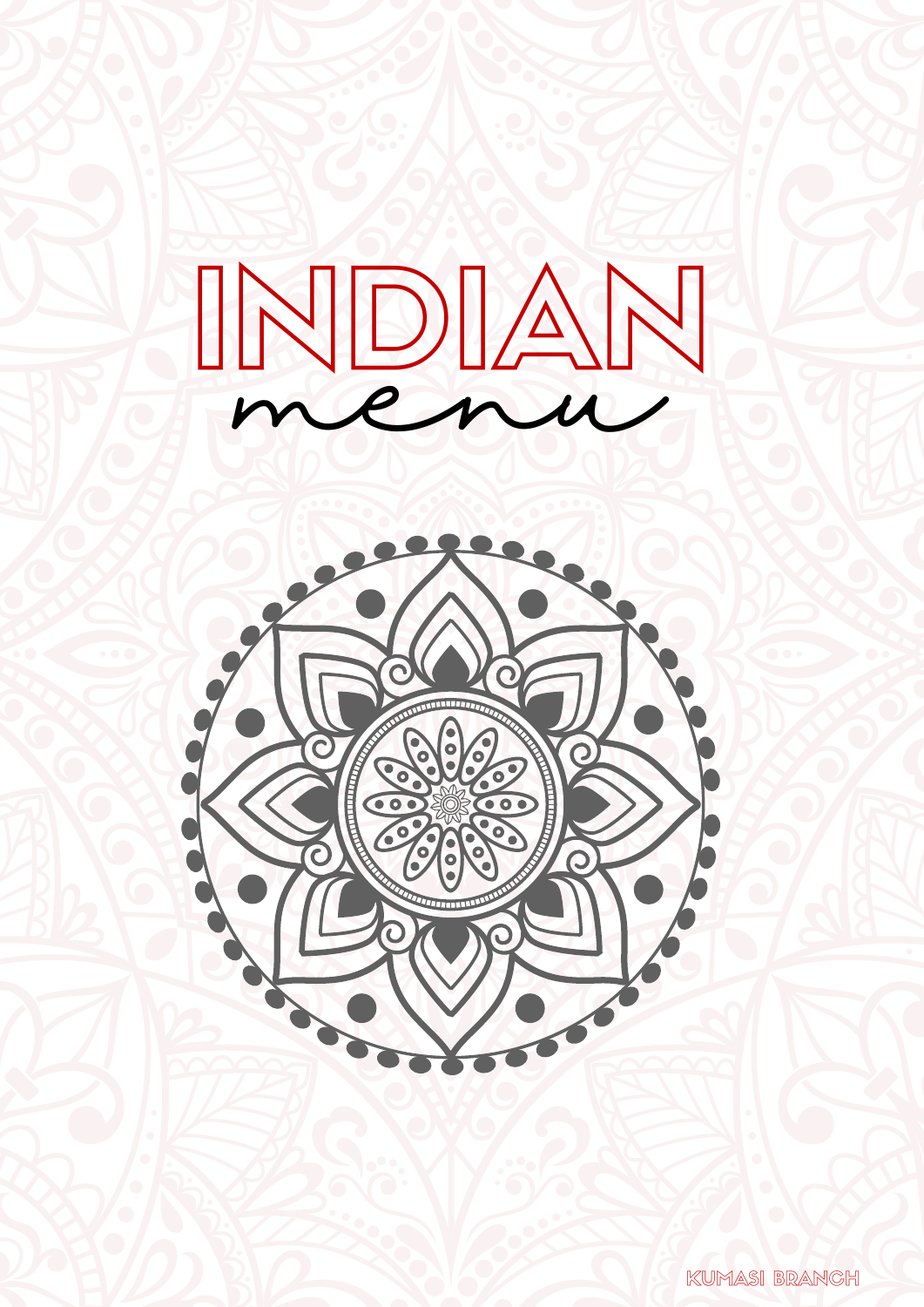# **STARTERS**

| <b>Mixed Non-Veg Platter</b> | 170 |
|------------------------------|-----|
| Tandoori Chicken             | 70  |
| Chicken Tikka                | 70  |
| Tandoori Lollipop            | 80  |
| Chicken Garlic Tikka         | 70  |
| Chicken Malai Tikka          | 80  |
| <b>Mutton Seekh Kebab</b>    | 80  |
| <b>Boti Kebab</b>            | 75  |
| Fish Tikka                   | 75  |
| Tandoori Wings               | 185 |
| Prawn Tikka                  | 45  |
| Murg Shoba Soup              | 45  |
| Lamb Yakhani Soup            | 80  |
| <b>Mixed Veg Platter</b>     | 45  |
| <b>Veg Samosa</b>            | 45  |
| Hara Bhara Kebab             | 50  |
| <b>Stuffed Tandoori Aloo</b> | 50  |
| Veg Seekh Kebab              | 70  |
| Paneer Amritsari             | 70  |
| Paneer Tikka                 | 80  |

 $\overline{O}$ 

# **Veg Samosa**



# **BREADS**

| Naan                       | 19 |
|----------------------------|----|
| Tandoori Roti              | 19 |
| <b>Butter Naan</b>         | 22 |
| Garlic Naan                | 22 |
| <b>Cheese Naan</b>         | 22 |
| Laccha Paratha             | 22 |
| <b>Stuffed Kulcha</b>      | 22 |
| Peshawari Naan             | 27 |
| <b>Assorted Baby Bread</b> | 35 |
|                            |    |



 $\mathbf O$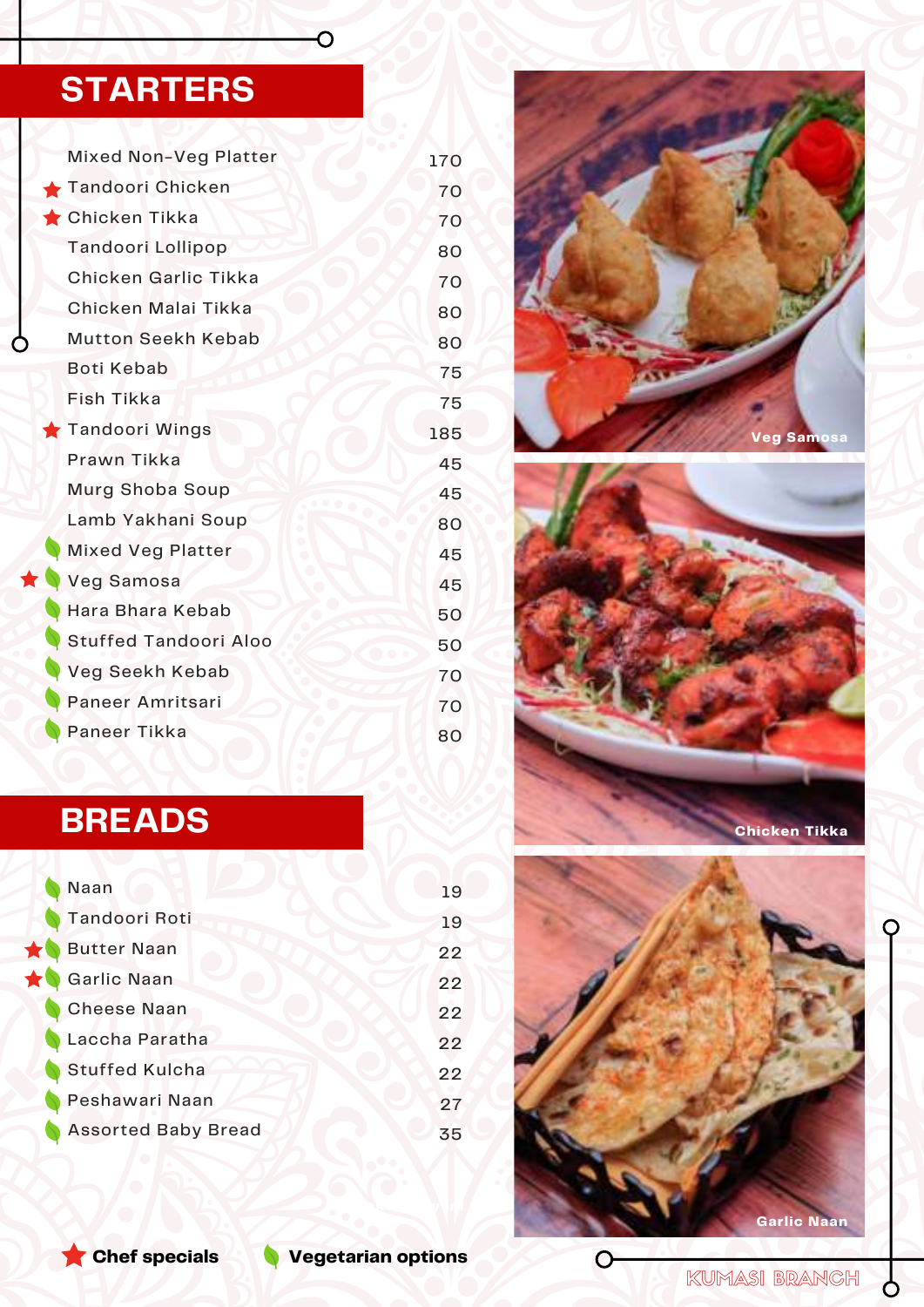# **RICE**

| Chicken Biryani           | 95  |
|---------------------------|-----|
| Mutton Biryani            | 95  |
| Shrimps Biryani           | 100 |
| Veg Biryani               | 75  |
| <b>Basmati Rice Plain</b> | 30  |
| Veg Pulao                 | 50  |
| <b>Basmati Egg Rice</b>   | 50  |

 $\overline{\mathsf{O}}$ 

# **SIDES**

| <b>Cucumber Raita</b> | 25 |
|-----------------------|----|
| Masala Papad          | 10 |
| Papad                 |    |
| Plain Yoghurt         | 20 |
| Salad                 | 35 |

# **MAIN COURSE**

| Butter Chicken            | 87  |
|---------------------------|-----|
| Chicken Tikka Masala      | 87  |
| Mutton Rogan Josh         | 95  |
| <b>Chicken Curry</b>      | 87  |
| Chicken Korma             | 87  |
| <b>Bhuna Gosht</b>        | 95  |
| <b>Mutton Charminar</b>   | 95  |
| <b>Mutton Rara Masala</b> | 95  |
| <b>Saag Meat</b>          | 95  |
| <b>Balti Mutton</b>       | 95  |
| <b>Fish Curry</b>         | 87  |
| <b>Shrimps Curry</b>      | 95  |
| Prawns Kadai              | 185 |
|                           |     |





**Mutton Rogan Josh**



 $\mathbf C$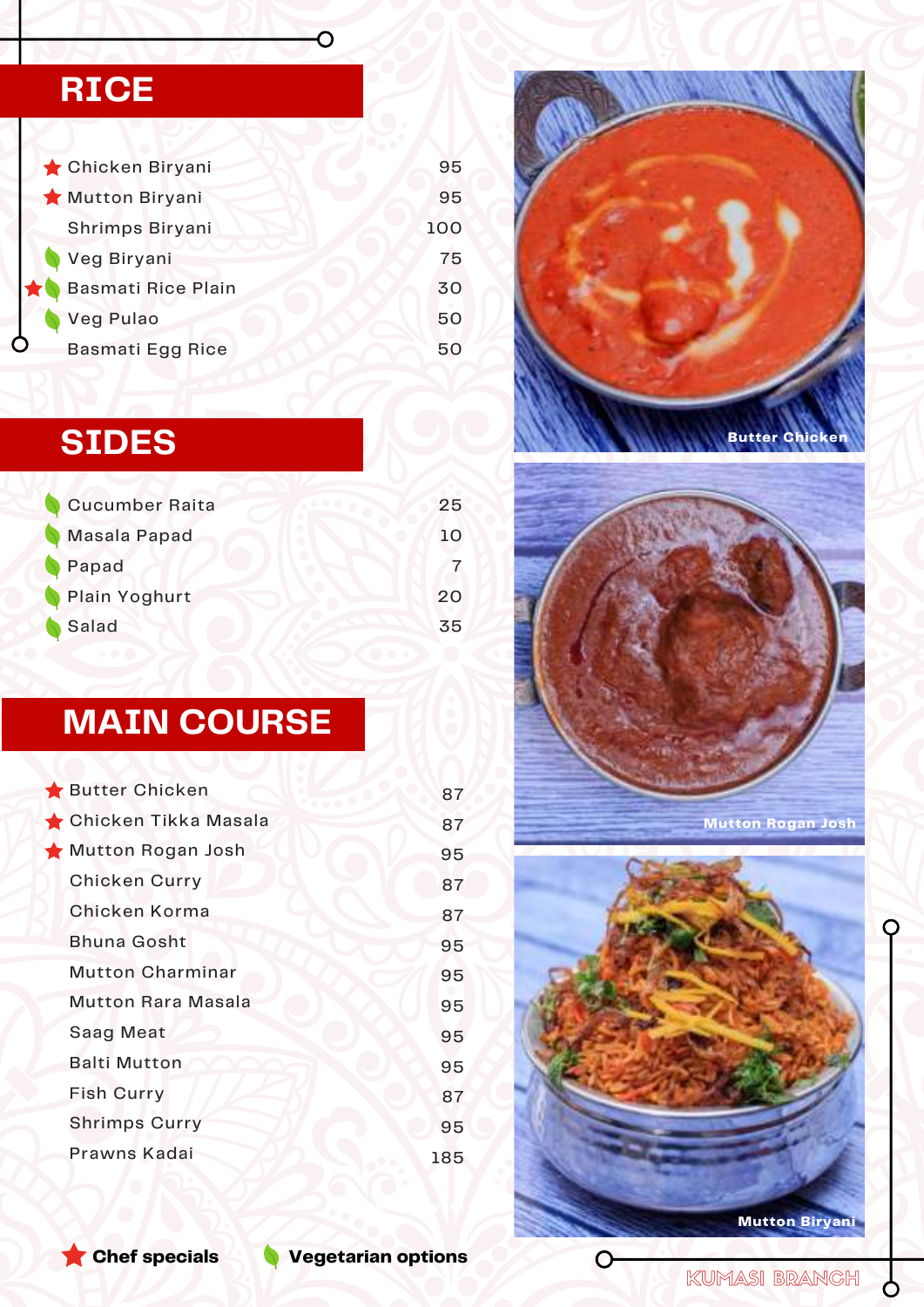# **MAIN COURSE**

 $\overline{O}$ 

| Dal Makhani          | 65 |
|----------------------|----|
| Dal Fry              | 65 |
| <b>Palak Paneer</b>  | 70 |
| Paneer Makhani       | 70 |
| Paneer Tikka Masala  | 70 |
| <b>Matar Paneer</b>  | 70 |
| Methi Malai Matar    | 70 |
| Mushroom Do Pyaza    | 70 |
| Mushroom Makai Matar | 70 |
| Chana Pindi          | 65 |
| Malai Kofta          | 70 |
| Matar Aloo           | 60 |
| Dum Aloo Kashmiri    | 60 |
| Kadai Paneer         | 70 |
| Kadai Veg            | 70 |

# **DESSERTS**

| Gajar Ka Halwa | 35 |
|----------------|----|
| Kulfi Faluda   | 65 |
| <b>Kulfi</b>   | 55 |









KUMASI BRANCH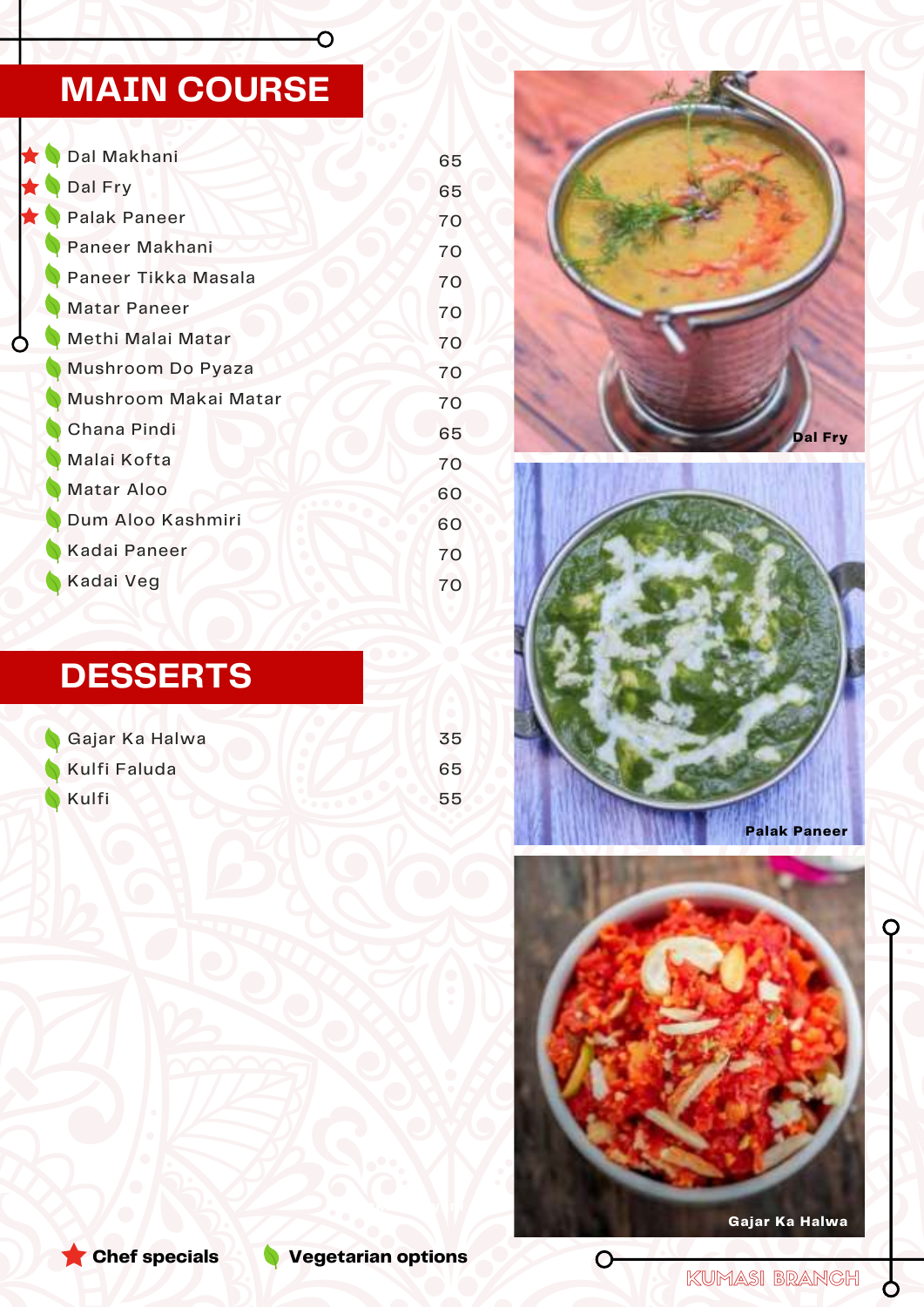# SET MENIU

**Minimum 8 to 50 people**

# **CHICKEN LOVERS**

#### **175/person**

 $\Delta$ 

# **SEAFOOD TOUCH**

#### **STARTERS**

Chicken Pieces Spring Roll Chicken Lollipop

#### **MAIN COURSES**

Chicken Green Peppers Beef in Spicy Chilli Sauce Stir-Fried Vegetables Chicken Fried Rice Veg Hakka Noodles

# **SWEET & CHILLI**

#### **245/person**

#### **STARTERS**

Crispy Fried Squid Spring Roll Chicken Lollipop Honey Glazed Spare Ribs Hot & Sour Soup

#### **MAIN COURSES**

Prawns Sweet Chilli Sauce Mandarin Fish Chicken Green Pepper Beef Spicy Chilli Sauce Stir-Fried Vegetables Chicken Fried Rice Honey Tossed Noodles with Ice Cream

#### **230/person**

**STARTERS** Crispy Fried Squid Spring Roll Chicken Lollipop

#### **MAIN COURSES**

Shrimps Sweet Chilli Mandarin Fish Chicken Green Pepper Beef in Spicy Chilli Sauce Stir-Fried Vegetables Chicken Fried Rice

# **PREMIUM NOBLE**

#### **275/person**

## **STARTERS**

Taichin Shrimps Spring Roll Chicken Lollipop Crispy Fried Squid Golden Fried Shrimps Hot & Sour Soup

#### **MAIN COURSES**

Prawns in Black Bean Sauce Mandarin Fish Chicken Green Pepper Beef Spicy Chilli Sauce Stir-Fried Vegetables Noble Special Fried Rice Honey Tossed Noodles with Ice Cream

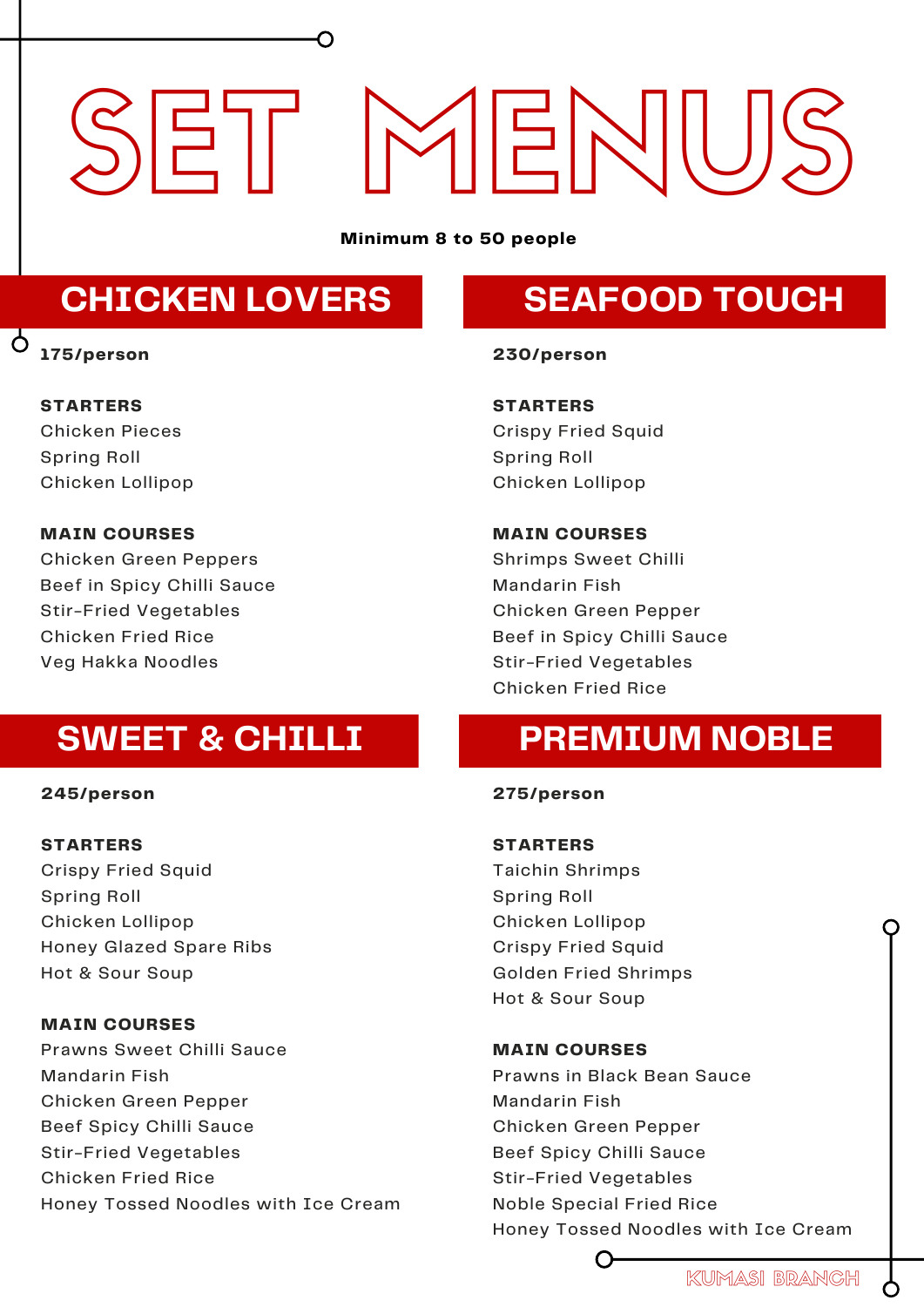# DELIVERY

**Call or Whatsapp [026 525 3919](tel:+233322035092)**



O





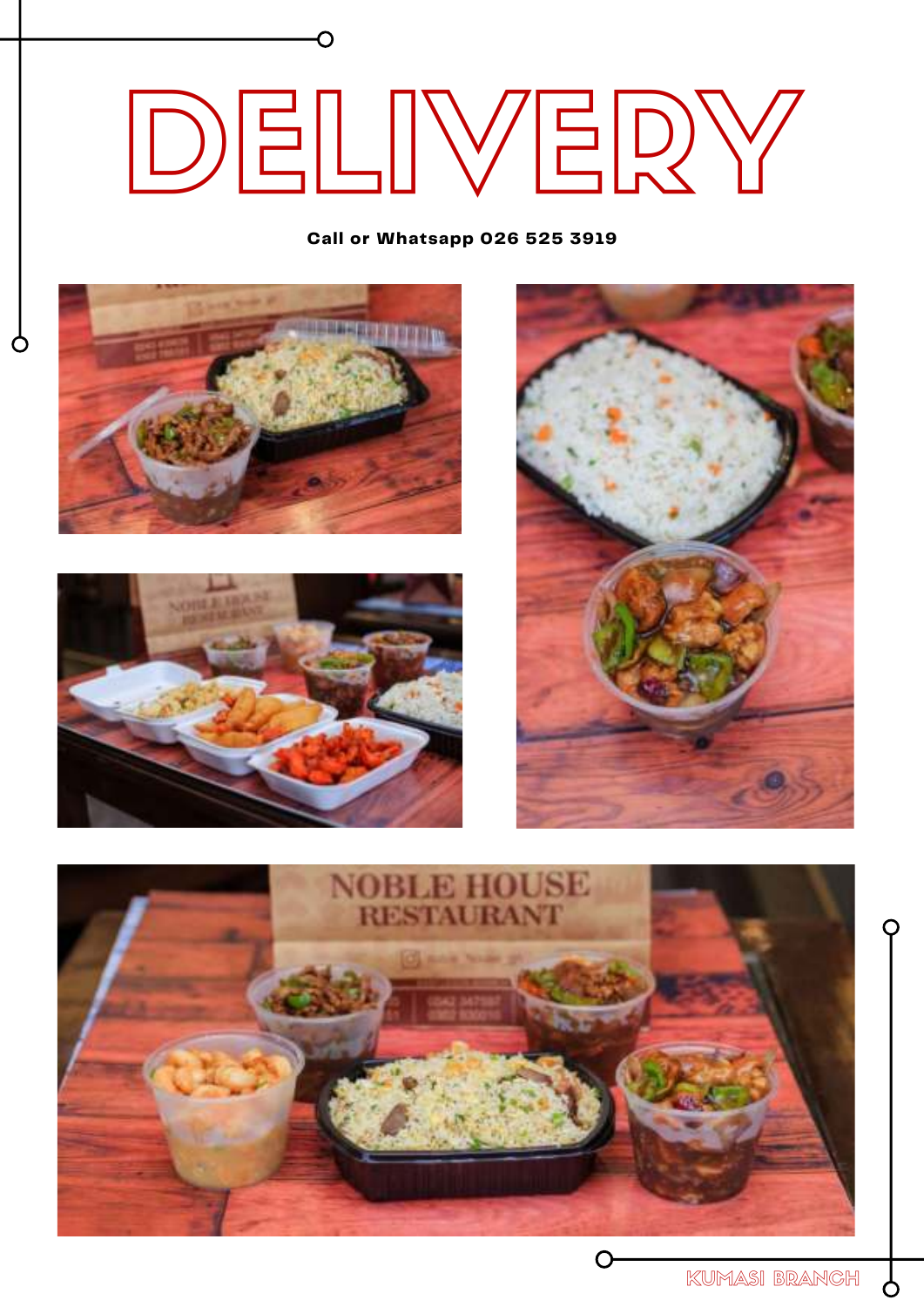# GALLERY



 $\circ$ 







Ò

C